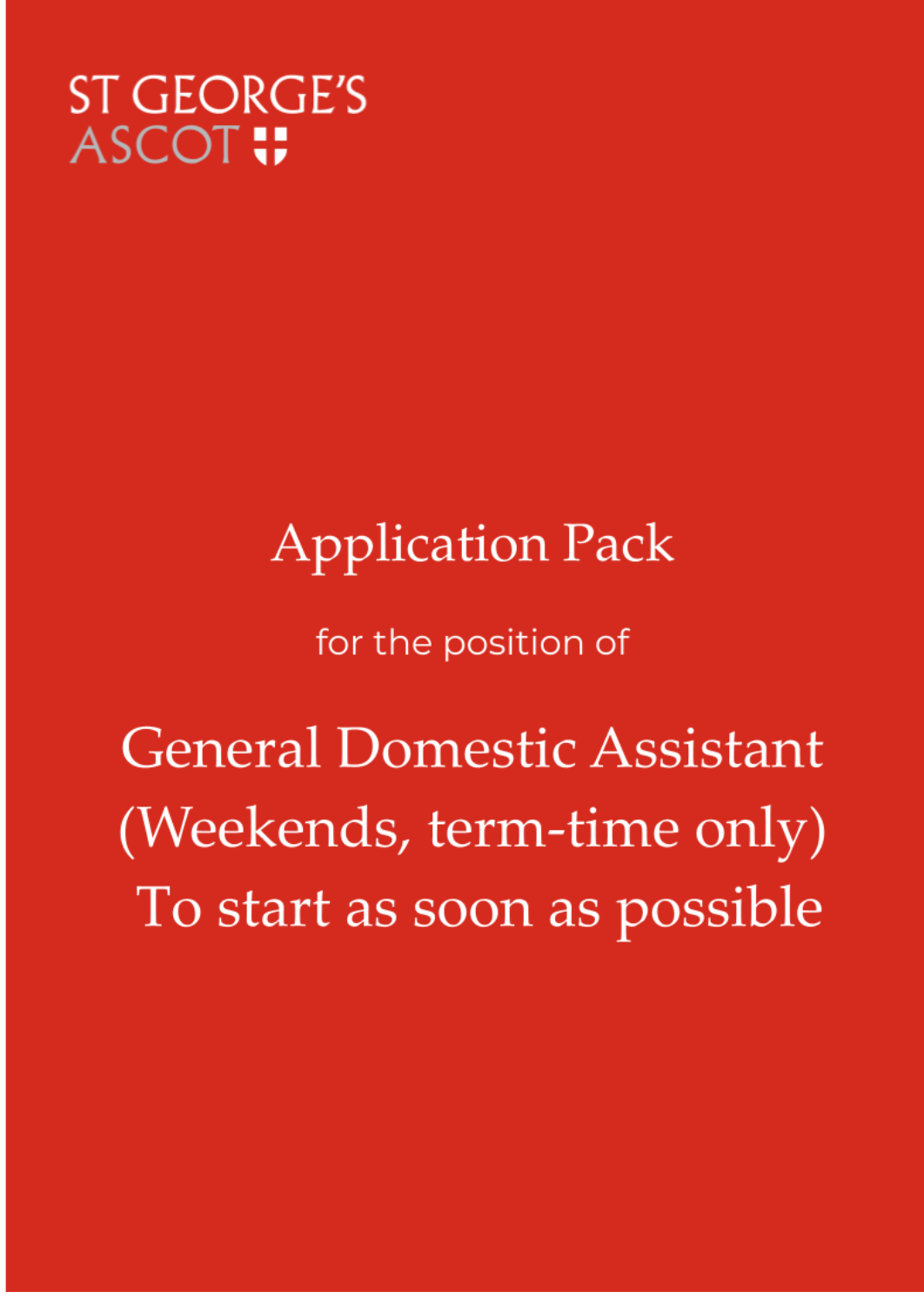#### **About St George's**

#### **Capable, Confident, Connected**

St George's is an independent boarding and day school with approximately 270 pupils aged from 11-18 years about 45% of whom are boarders (both full and tailored) as well as flexi-boarders and with a Sixth Form of approximately 80 pupils.

We are a welcoming school with a warm sense of community. Visitors are impressed by our facilities within a beautiful setting and the ambition of our educational provision, but most of all they are delighted by the girls who are truly special.

Our unique extended day allows all girls the time and space to foster confidence, independence and academic curiosity providing a future-facing education exclusively for girls in a world that was not designed for girls and introduces the girls to contemporary subjects and topics, through speakers, workshops, classes and visits.

Our academic results are impressive, with the 'value-added' in public examinations a real strength. We understand how girls learn effectively and we regularly add at least one grade higher at GCSE and A Level than baseline testing would suggest. Our pupils achieved the following results in 2021:

A Level: 77% A\*-A, 100% pass rate, GCSE: 60% 9/8 , 78% 9-7, 100% 9-4

Over the past two years at GCSE, St George's has been placed in the top 5 to 10% of schools nationally for value added.

St George's offers an education that is grounded, relevant and fosters employability.

The school operates as an Educational Trust administered by a Board of Governors, is a member of the Girls' Schools Association (GSA), Boarding Schools Association (BSA), and is ISC accredited.

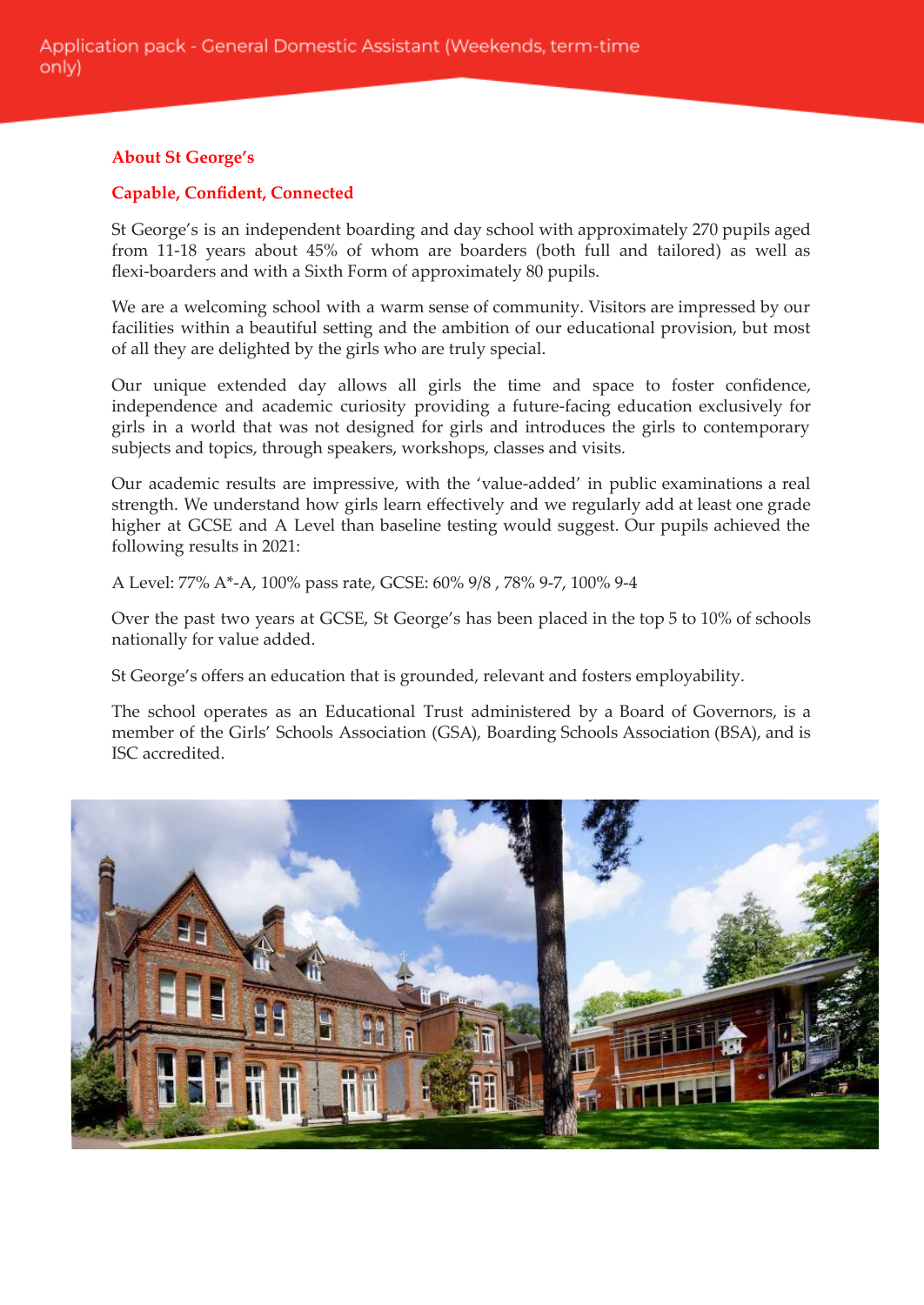#### **Our location**

The School is approximately 25 miles west of central London, on a beautiful, leafy 30 acre site, within walking distance of Ascot High Street. We are close to Windsor, Eton and Bracknell and equidistant from the M3 and M4 motorways. Ascot High Street can be reached on foot in five minutes while Ascot Railway Station is less than a mile away.

All facilities are on site and include, amongst others, a state-of-the-art 350 seat theatre, three boarding houses, a sports hall, squash courts, gym, dance studio, spacious library, Science centre, photographic, textiles and art studios, 6 floodlit netball/tennis courts, extensive grass sports pitches and a new 25m 6 lane indoor swimming pool.



#SGACapable #SGAConfident #SGAConnected

@stgeorgesascot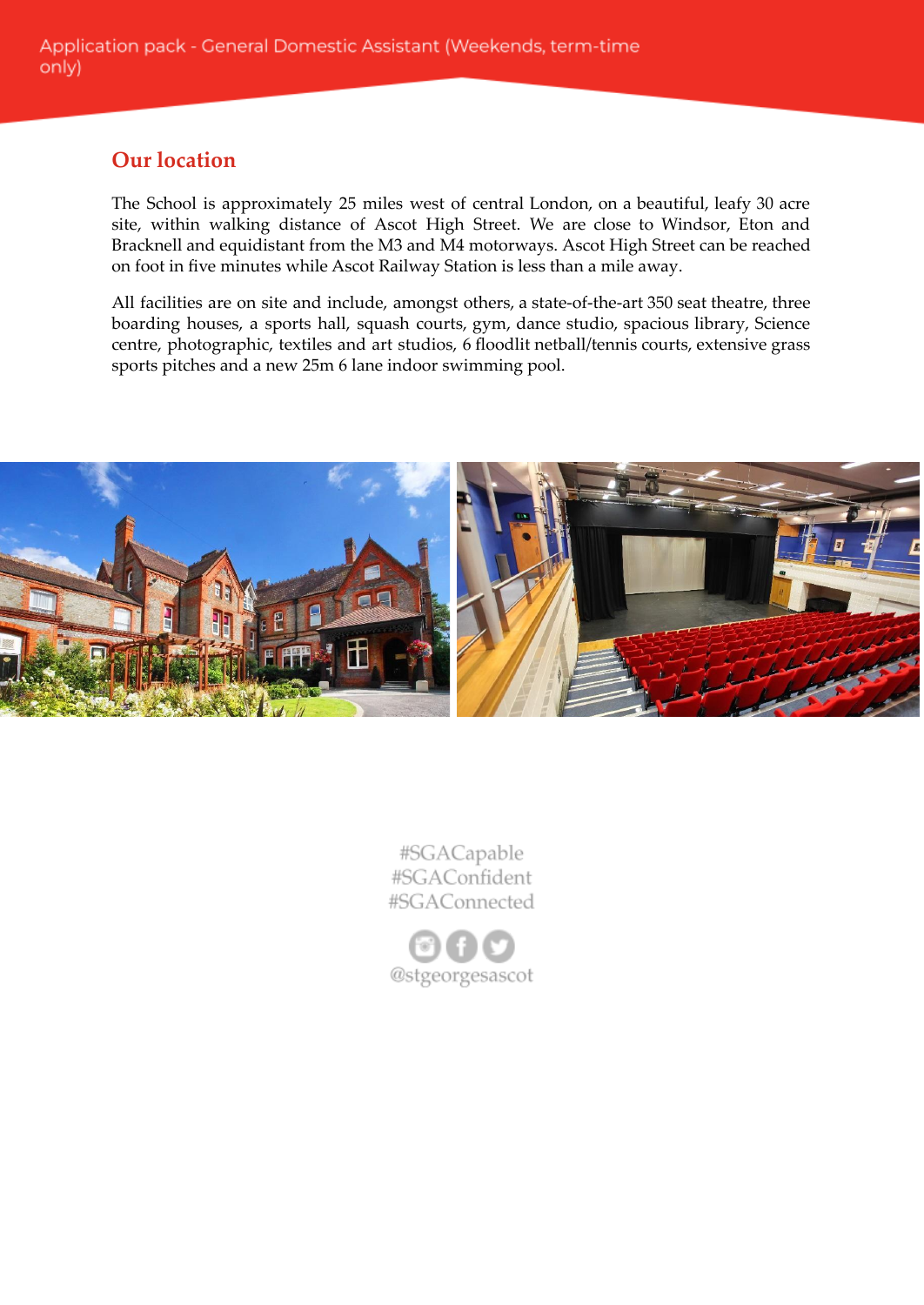### **The Role.**

The role of the General Domestic Assistant is to provide efficient and effective support to the School's catering team, ensuring that all stores are accounted for correctly whilst also maintaining high standards of cleanliness throughout the catering area in accordance with school policy and legislation.

The General Domestic Assistant is required to undertake the following duties, which are not exhaustive and will be the subject of periodic review:

- Receiving and storing all foodstuffs, monitoring quality, temperature and checking for deficiencies;
- Maintaining stock rotation (which may involve some heavy lifting);
- To undertake general cleaning activities, including pot washing as directed by the management and chef team;
- Using chemicals supplied as instructed and in accordance with COSHH regulations;
- Reporting to management, any repairs or replacements as required;
- Assisting with additional Hospitality support, including assistance with transporting equipment, foods and set up of events across the School site;
- Assisting in the preparation of food as required;
- Duties to include cleaning and sanitizing of utensils, crockery pots, pans and all working areas within the , Kitchen and Food Service areas;
- Preparing packed lunches and other items for the School as required;
- Emptying of recycling bins or similar waste receptacles;
- Transporting of waste materials to designated collection points;
- Setting up of dining room for food service;
- Supporting the Chef on duty;
- Participating in training courses as required by the School.
- Carrying out other reasonable duties or requests as deemed appropriate by the Domestic Bursar.

#### **Person Specification**

Essential:

The General Domestic Assistant must:

- Be self motivated:
- Have a good eye to detail;
- Have good organisational skills;
- Have the ability to communicate in basic written and spoken English;
- Be capable of working alone and as a team member, taking instruction and direction;
- Be enthusiastic, punctual and reliable;
- Be computer literate.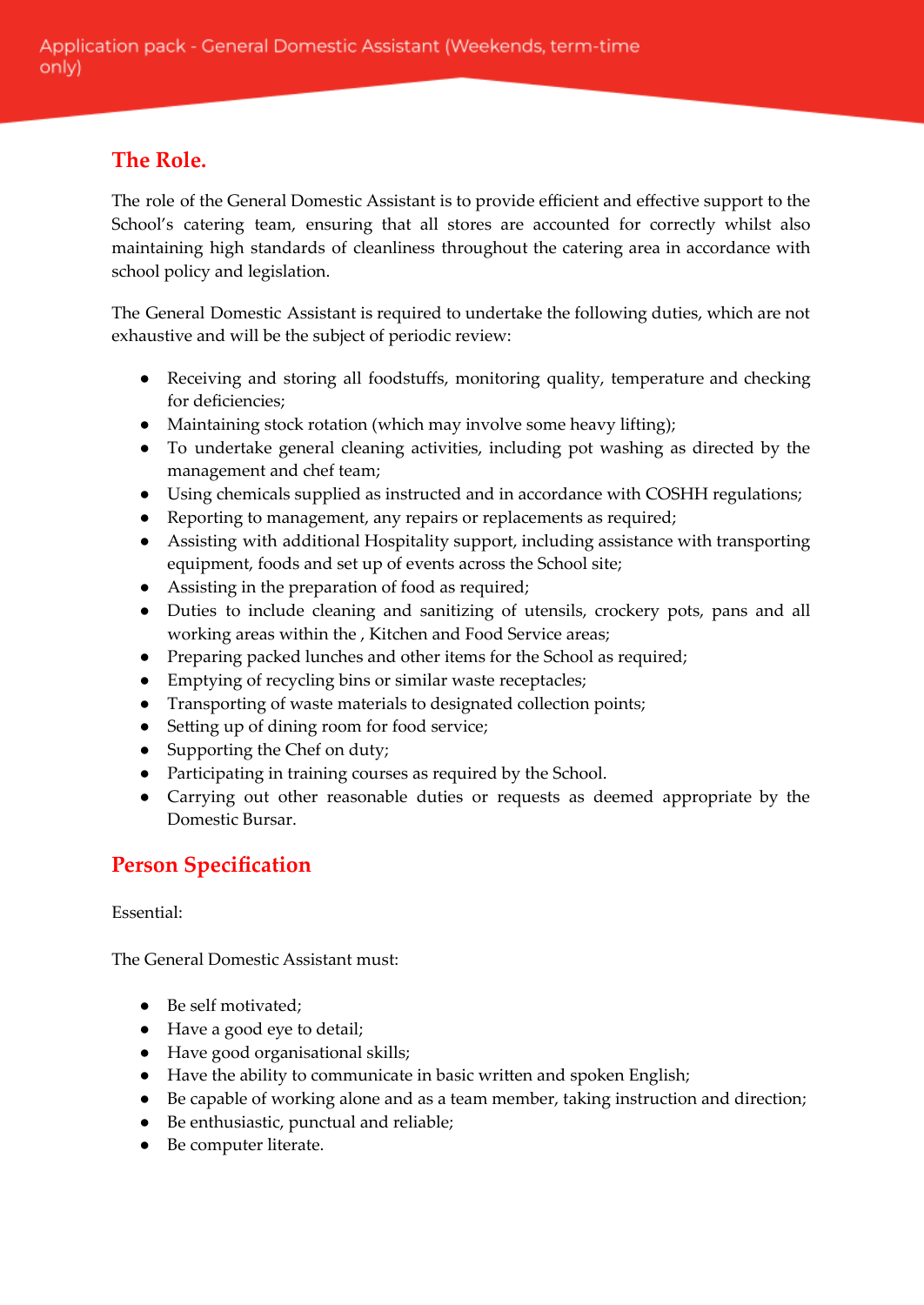Desirable:

Food Hygiene Certificate.

### **Salary and Benefits**

- a. **Start date:** As soon as possible.
- b. **Normal Hours of Work:** The core hours of work are:
	- 7.00am 3.00pm each Saturday that the Boarders are in School and
	- 12.00pm 8.00pm each Sunday that the Boarders are in School.

The successful applicant will be expected to be flexible in their approach as the working hours may vary slightly due to the School calendar and events. **There will be a requirement to work during the Summer Let** and some additional hours may be available in other School holiday periods.

There will be a requirement to work occasional evenings and extended weekend hours to support the business needs of the School.

- c. **Remuneration:** The hourly rate of pay for this role will be £10.65. This includes an element to cover statutory holiday entitlement. Your pay is based on you working 16 hours per week during the School's published term times plus the Summer Let. Pay for these annualised hours will be spread over twelve months and paid on a monthly basis in arrears.
- d. **Probationary and Notice Periods:** The first year of employment will be a probationary period. During this period, performance and conduct will be monitored. The School may extend the probationary period at its discretion. In the probationary period, the notice required to terminate the employment will be one week, increasing to one calendar month by either side on the successful completion of the probationary period.
- e. **Pension:** The successful candidate will not be eligible to be auto-enrolled into the School's pension scheme at this time.
- f. **Facilities:** Members of staff can use the School's sports facilities at allocated times. There is free on-site parking.

#### **The Process**

Letters of application together with a completed application form (available to download from the School's website) should be emailed to [recruitment@stgeorges-ascot.org.uk](mailto:recruitment@stgeorges-ascot.org.uk) and marked FAO **Mrs A Craciun, Domestic Bursar.**

Any queries about this post may be made in the first instance to the Resources Officer, Mrs T Barber on 01344 629 979 or by email to [tbarber@stgeorges-ascot.org.uk.](mailto:tbarber@stgeorges-ascot.org.uk)

*The School reserves the right to interview suitable candidates at any time during the recruitment process.*